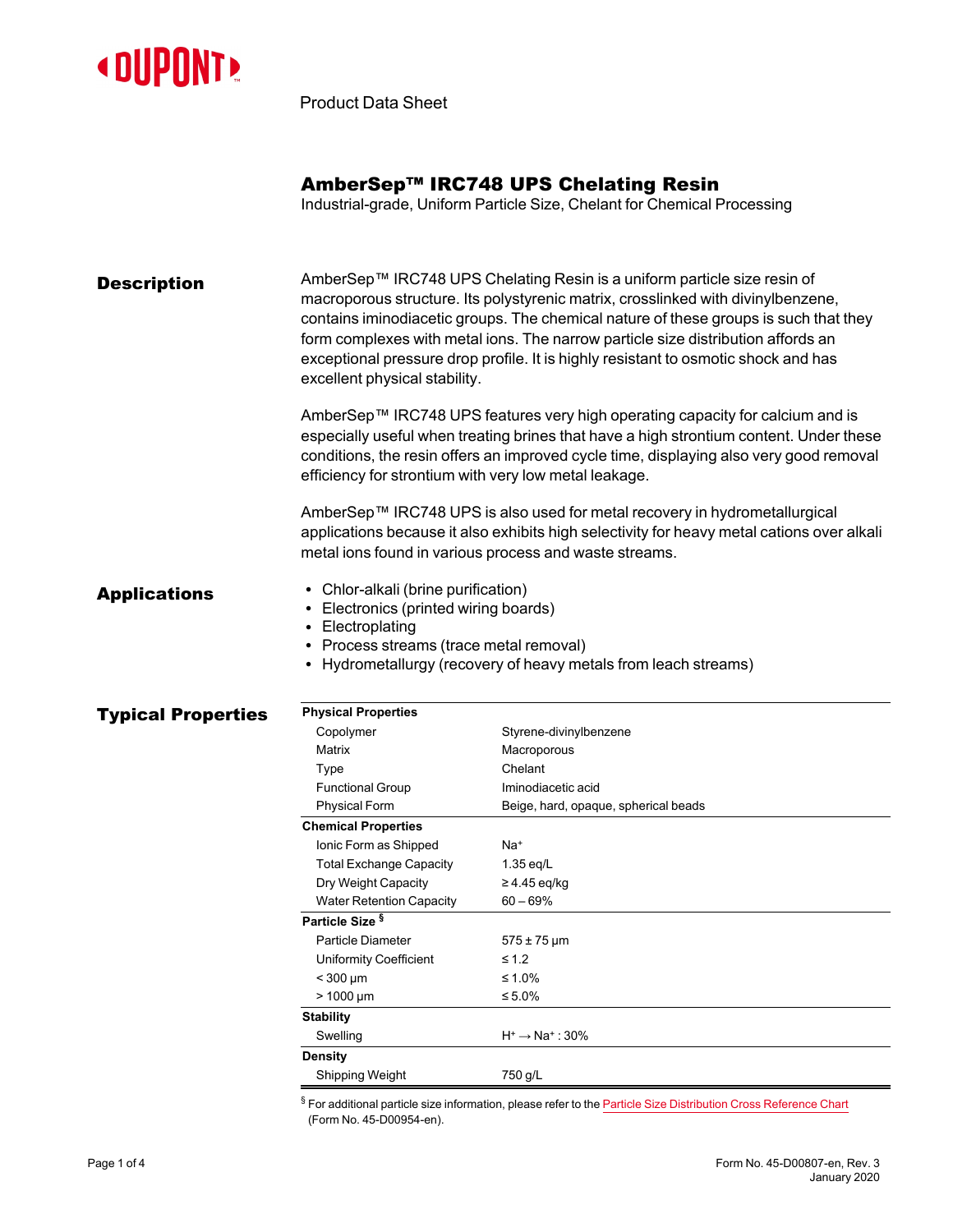### Suggested **Operating** Conditions Maximum Operating Temperature 90°C (194°F) Operating pH Range 1.5 – 14 (depends on the application) **Flowrates** Service 6 – 32 BV\*/h (0.75 – 4 gpm/ft3) Regeneration  $2 - 4$  BV/h  $(0.25 - 0.50$  gpm/ft<sup>3</sup>) Regenerant  $H_2SO_4$ Concentration  $5-10\%$   $5-10\%$ Conversion to Na<sup>+</sup> form  $1 - 4%$  NaOH at flowrate of  $2 - 4$  BV/h

\* 1 BV (Bed Volume) = 1 m $^3$  solution per m $^3$  resin or 7.5 gal per ft $^3$  resin

## **Hydraulic** Characteristics

Bed expansion of AmberSep™ IRC748 UPS Chelating Resin as a function of backwash flowrate at 20°C (68°F) is shown in [Figure 1](#page-1-0). The flowrate necessary to achieve a desired bed expansion for other water temperatures can be calculated with the provided equations.

Pressure drop data for AmberSep™ IRC748 UPS as a function of service flowrate at 20 $^{\circ}$ C and 60 $^{\circ}$ C (68 $^{\circ}$ F and 140 $^{\circ}$ F) is shown in [Figure 2](#page-1-1). Pressure drop data are valid at the start of the service run with clean water.

<span id="page-1-0"></span>

<span id="page-1-1"></span>

**For other temperatures use:** F<sub>T</sub> = F<sub>25°C</sub> [1 + 0.008 (1.8Т<sub>°C</sub> − 45)], where F ≡ m/h<br>F<sub>T</sub> = F<sub>77°F</sub> [1 + 0.008 (T<sub>°F</sub> − 77)], where F ≡ gpm/ft<sup>2</sup>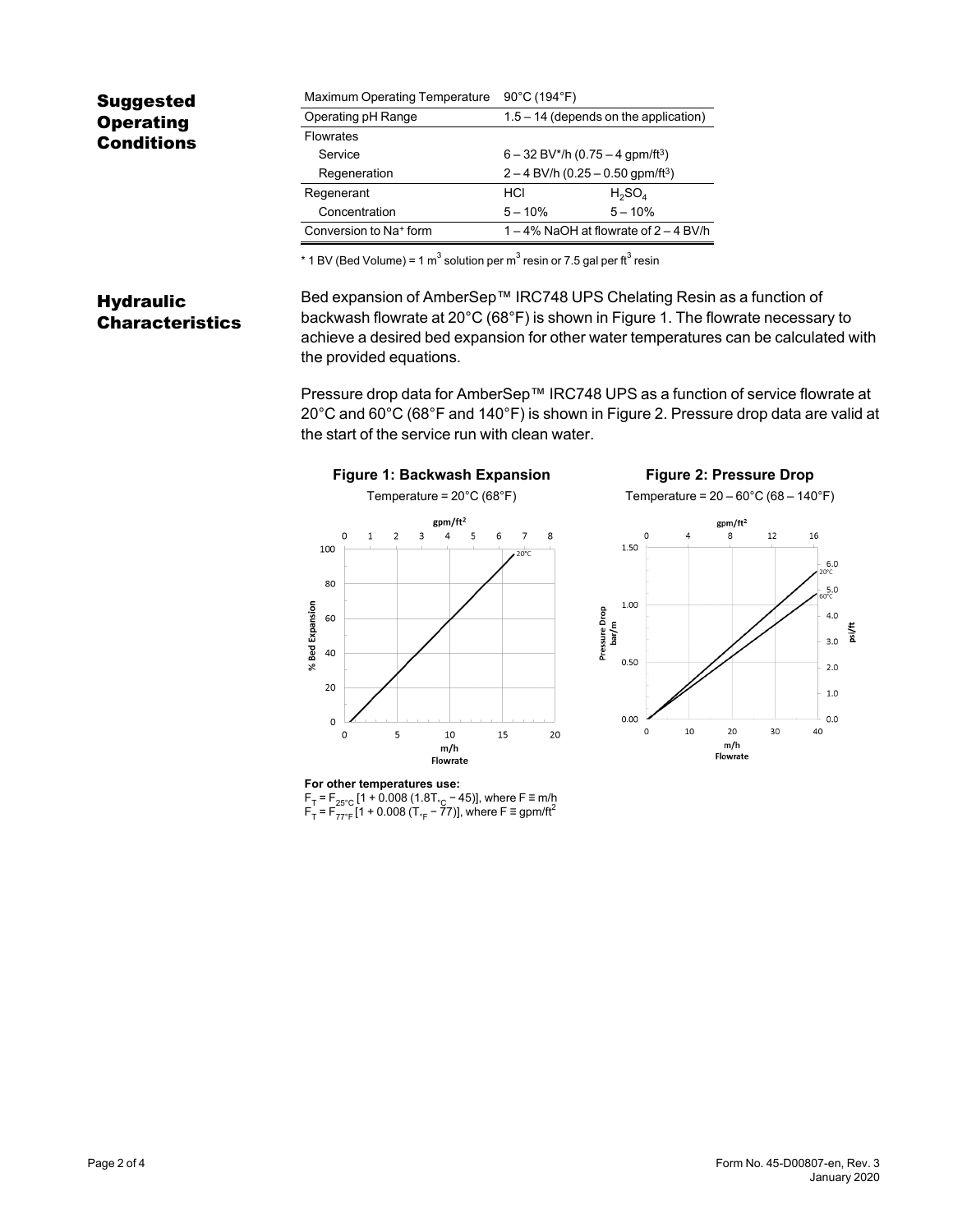# Application Information

The apparent selectivity of any ion exchange resin for a given metal depends upon concentration, the presence of other species, and pH. This makes absolute selectivities very difficult to determine, especially for waste treatment applications. Because of this, laboratory testing is essential when a resin is required to selectively remove one or more types of metal ions. In general, the selectivity for AmberSep™ IRC748 UPS Chelating Resin follows the following order:

 $Fe^{3+} > Ha^{2+} > Cu^{2+} > Pb^{2+} > Ni^{2+} > Zn^{2+} > Cd^{2+} > Co^{2+} > Fe^{2+} > Mn^{2+} > Ca^{2+} > Na^{+}$ 

The affinity for H<sup>+</sup> at pH 4 is situated between Cu<sup>2+</sup> and Pb<sup>2+</sup>. Consequently, for the metals with selectivities less than  $Cu^{2+}$ , the resin should be in the salt form (for example, in the Na<sup>+</sup> form) to minimize metal leakage. At pH 2, the resin will be extensively in the H $^+$  form and will only efficiently remove Fe $^{3+}$ , Hg $^{2+}$ , and Cu $^{2+}$ . Selectivity at various pH conditions for AmberSep™ IRC748 UPS are given below:

The resin can operate in a neutral, acidic, or alkaline medium, but since its capacity depends on the pH, the following minimum pH values are recommended for various cations:

| $pH = 2$         |     | $pH = 4$           |         | $pH = 9^+$         |            |
|------------------|-----|--------------------|---------|--------------------|------------|
| <b>Metal lon</b> |     | K (M/Ca) Metal lon |         | K (M/Ca) Metal lon | $K$ (M/Ca) |
| $Fe3+$           | 325 | $Hg^{2+}$          | 2800    | $Ni2+$             | 30         |
| $Cu2+$           | 000 | $Cu2+$             | 2 3 0 0 | $Cd2+$             | 14         |
| $Hg^{2+}$        | 130 | $Pb^{2+}$          | 1 200   | $Cu2+$             | 10         |
|                  | 000 | $Ni2+$             | 57      | $Zn^{2+}$          | 3          |
|                  | >43 | $Zn^{2+}$          | 17      | $Ca2+$             | 1.0        |
|                  | 000 | $Cd2+$             | 15      |                    |            |
|                  |     | $Co2+$             | 6.7     |                    |            |
|                  |     | $Fe2+$             | 4.0     |                    |            |
|                  |     | $Mn^{2+}$          | 1.2     |                    |            |
|                  |     | $Ca2+$             | 1.0     |                    |            |

 $^{\ddagger}$  Very high ammonium background, 200 g/L (NH $_4)_2$ SO $_4$ 

## Product **Stewardship**

DuPont has a fundamental concern for all who make, distribute, and use its products, and for the environment in which we live. This concern is the basis for our product stewardship philosophy by which we assess the safety, health, and environmental information on our products and then take appropriate steps to protect employee and public health and our environment. The success of our product stewardship program rests with each and every individual involved with DuPont products—from the initial concept and research, to manufacture, use, sale, disposal, and recycle of each product.